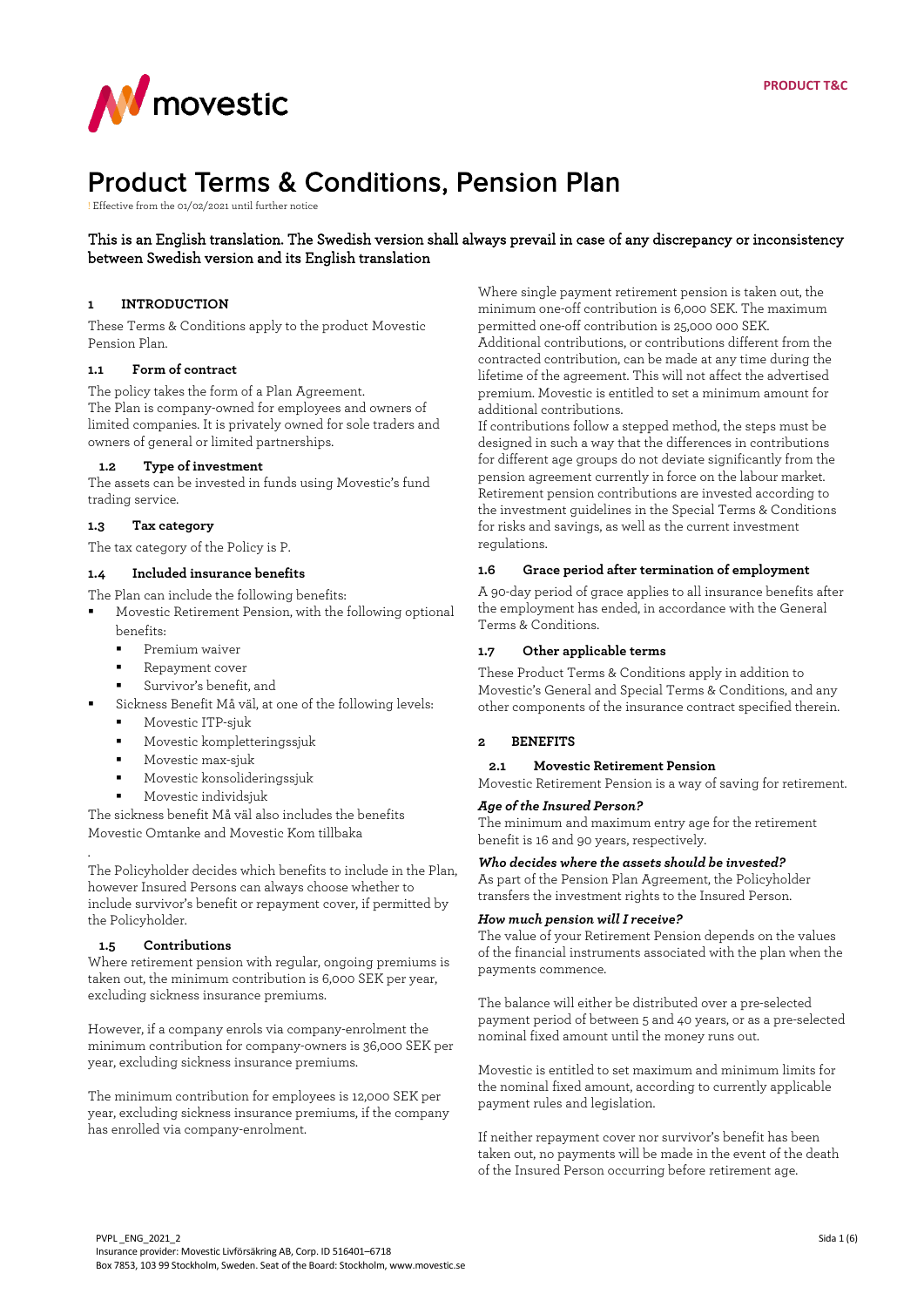# *When can I start collecting my pension?*

The pension is paid in monthly annuities, in arrears, and payments can usually commence no earlier than when Insured Person is aged 55, and no later than when the Insured Person is aged 90.

Once payments have commenced, any chosen time-limited payment in the first five years cannot be changed to payment of a fixed nominal amount.

#### *For how long will the pension be paid?*

Payments end no later than on the 105<sup>th</sup> birthday of the Insured Person. In the event that the balance is expected to last longer than to the 105<sup>th</sup> birthday of the Insured Person, Movestic is entitled to change from paying fixed nominal amounts to a time-limited payment of a fixed amount that will end when the Insured Person reaches the age of 105.

If Movestic determines that payments of a chosen fixed nominal amount cannot be made for at least 5 years, Movestic is entitled to amend the payments to fit a time-limited payment period of at least 5 years.

The payment regulations in the Swedish Income Tax Act may allow the payment period to be reduced.

The contracted payment period cannot be extended within the first five years. Where payments are instead made at a fixed nominal amount, this amount cannot be reduced in the first five years.

The payment period is determined at the point in time when the contract is concluded, but can be changed by the Insured Person or a beneficiary with power of disposal before the payments commence, within the applicable framework set out in Movestic's Amendment Rules, and the Swedish Income Tax Act.

#### **2.2 Repayment Cover**

The Repayment Cover may pay compensation to survivors in the event of the death of the Insured Person.

## *1.1.1 How can I enrol in this benefit?*

This benefit is available as a supplement to the Retirement Pension.

## *How is the benefit premium paid?*

The fee is deducted from your account on a monthly basis.

#### *When will compensation be paid?*

Compensation can be paid after the death of the Insured Person.

#### *How much will the compensation amount to?*

The compensation amounts to 101% of the value of the retirement benefit on the day when Movestic was notified about the death of the Insured Person. The extra 1 % cannot under any circumstances exceed 250,000 SEK

## *How is compensation paid?*

Payment is made to the specified beneficiary/beneficiaries for the same payment period that applies to the Retirement Pension. If the Insured Person dies after reaching retirement age, but before the end of the payment period for the Retirement Pension, payments are made to the beneficiary/beneficiaries for the remainder of the payment period. If the Insured Person dies after reaching retirement age, while receiving payments of a fixed nominal amount,

payments are made to the beneficiary/beneficiaries for the contracted period of time, which is 5 to 40 years.

## **2.3 Survivor's Benefit**

Survivor's Benefit can pay compensation to surviving family members, at an agreed minimum amount, on the death of the Insured Person.

## *How can I enrol in this benefit?*

This benefit can be taken out as an optional supplement to Movestic Retirement Pension.

## *When does the benefit become effective?*

Movestic Retirement Pension with Survivor's Benefit is always initially effective with Repayment Cover until a health assessment has been completed and approved. If Survivor's Benefit is not approved, the policy remains in force with Repayment Cover.

#### *What is the cost of this benefit?*

The fee for the Survivor's Benefit is individually set, taking into account the Insured Person's age, gender and invested amount. The fee is deducted from the assets of the Pension Plan, monthly in arrears.

## *How is compensation paid?*

If the Insured Person dies *before* reaching retirement age, the Survivor's Benefit pays the beneficiary/beneficiaries an agreed amount for a period corresponding to the payment period for the Retirement Pension.

If the Insured Person dies *after* reaching retirement age, but before the end of the payment period for the Retirement Pension, the payments are made to the

beneficiary/beneficiaries for the remainder of the payment period.

If the value of the policy is lower than the agreed Survivor's Benefit on the date of the Insured Person's death, Movestic assumes ownership of the number of fund units corresponding to the difference, according to the allocation applicable to new premiums. The value of the Plan is set to the value of the fund units after deductions for tax and applicable fees. The balance is then paid in instalments over the payment period.

## *How much is the compensation?*

The payable amount is the highest of the agreed Survivor's Benefit and 101% of the value of the fund units. The maximum payable amount is 100 Price Base Amounts.

The desired size of the Survivor's Benefit must be specified at the time of application and can be defined as:

- A percentage of the salary,
- A fixed amount, or
- A number of Price or Income Base Amounts.

The combined value of the Survivor's Benefit policies held by an Insured Person with Movestic must not exceed the maximum compensation amount.

## *How long does this benefit remain in force?*

The Survivor's Benefit becomes invalid and changes to Repayment Cover when payment of the Retirement Pension commences, or when the policy is surrendered.

## **2.4 Premium Waiver for Movestic Retirement Pension**

Premium Waiver means that Movestic fully or partially pays the contributions to the Retirement Pension in the event that the Insured Person becomes unable to work, with an impairment rate of at least 25%.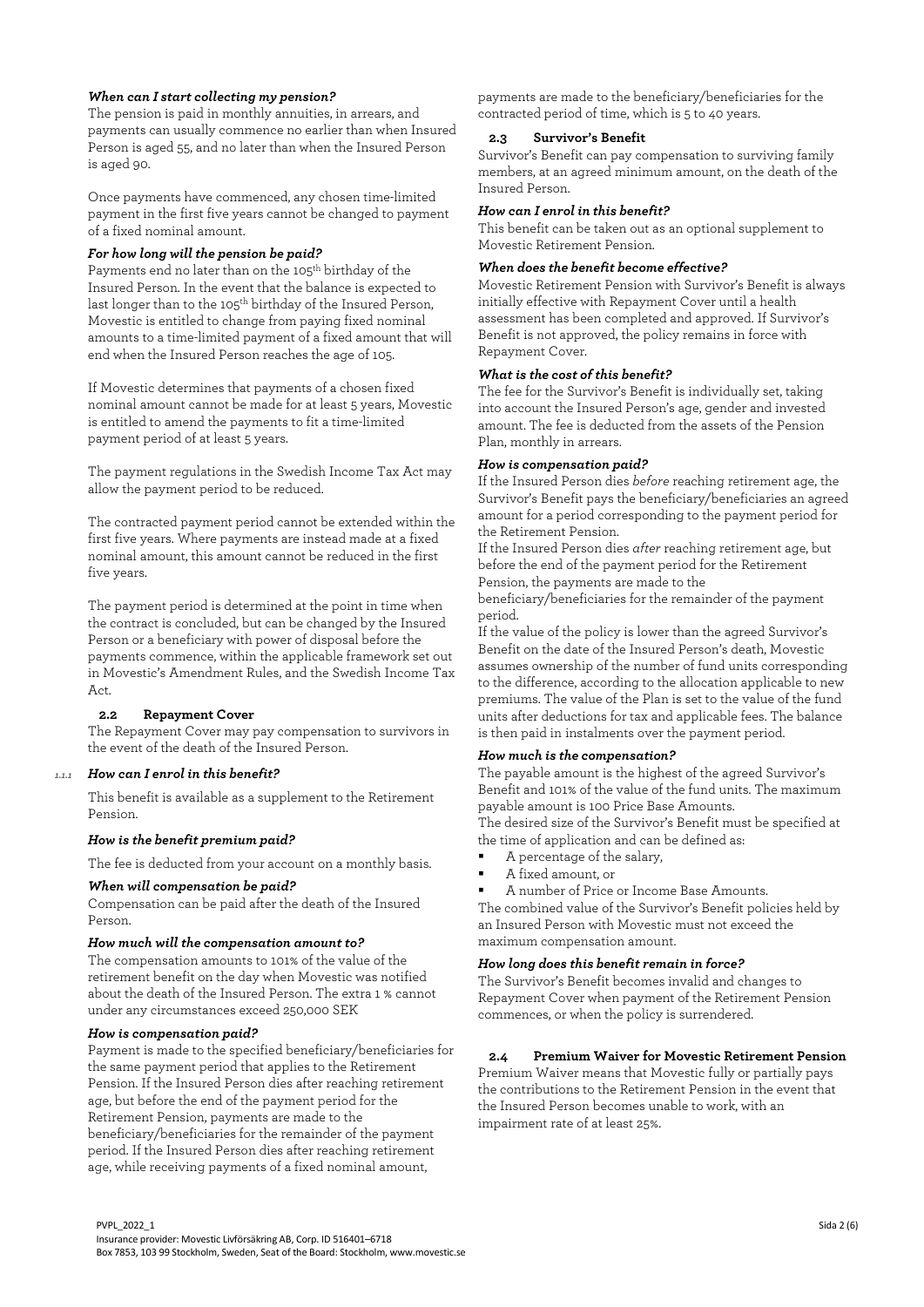## *Who can enrol in this benefit?*

Premium Waiver is available as a complement to the Retirement Pension. This benefit is available for persons aged over 16, but under 65 years.

#### *When does the benefit come into force?*

After application for Movestic Pension Plan with Premium Waiver, the policy initially becomes effective without the Premium Waiver, until a health assessment has been carried out. Once a health assessment has been completed, Movestic will notify the Policyholder of the policy conditions and from what point in time the Premium Waiver cover has been granted.

In the event that Premium Waiver cover is not granted after a health assessment, the policy remains effective without this benefit.

## *How long does this benefit remain in force?*

The benefit remains in effect until the Insured Person reaches retirement age, passes away, when the contributions to the Retirement Pension or the premiums for the Premium Waiver are no longer paid, or not later than on the 65<sup>th</sup> birthday of the Insured Person.

## *What is the cost of this benefit?*

Premiums are set individually without consideration to age or gender. The size of the premium is a percentage of the contributions to the Retirement Pension.

#### *How long is the waiting period?*

The waiting period is 90 days.

#### *In what circumstances can I make a claim?*

This benefit can be triggered if the Insured Person becomes unable to work, with an impairment rate of at least 25%, due to illness or accidental injury.

The incapacity for work must be continuous and longer than the waiting period for this benefit to pay out. Movestic assumes responsibility for paying the portion of the premiums corresponding to the degree of incapacity for work.

Premiums are waivered for the portion of the benefit for which Movestic has assumed responsibility. The remaining portion of the premiums must be paid as usual.

Isolation due to infectiousness according to government regulation shall be treated as sickness.

#### *What is the value of the compensation?*

The Premium Waiver benefit can be designed to cover the premiums for the Retirement Pension in their entirety, or to cover a portion of the premiums. The Premium Waiver cover must not exceed 35% of the salary of the Insured Person, and the maximum compensation amount is 30 Price Base Amounts/year.

If a stepped premium is used for the Retirement Pension, the salary ranges can be expressed in either Price Base Amounts or Income Base Amounts.

For Insured Persons covered by an ITP agreement, who have agreed to reduce their salary to boost their pension (salary sacrifice), Movestic's General Rules for Health Assessments include special conditions for the Premium Waiver benefit. The compensation will be indexed according to Movestic's General and Special Terms & Conditions

#### *For how long will the compensation be paid?*

The Premium Waiver applies for as long as the Insured Person remains incapacitated for work. Payments always stop on the death of the Insured Person, when the Insured Person reaches the agreed retirement age, or on the 65<sup>th</sup> birthday of the Insured Person.

## **2.5 Sickness Insurance Må väl**

The Sickness Insurance "Må väl" includes one of the sickness benefits 2.6 – 2.10 as well as the benefits 2.11 Movestic Omtanke and 2.12 Movestic Kom tillbaka

## *Age of the Insured Person?*

The minimum age for enrolment in the Sickness Benefit is 16 years, and the maximum age is 64.

#### *When does the benefit come into force?*

Once a health assessment has been completed, Movestic notifies the applicant about whether, with what conditions, and from what point in time the benefit will become effective.

## *How much does this benefit cost?*

The premium for the Sickness Benefit is a so called 'pure premium', which depends on the age and gender of the Insured Person. Premiums are also differentiated, which means that certain other factors that may influence the levels of sick leave may be taken into account, such as occupation and salary, as well as time of coverage.

#### *How long is the waiting period?*

The waiting period is 90 days.

## *When will the policy pay out?*

This benefit may pay compensation in the event that the Insured Person becomes incapacitated for work, with an impairment rate of at least 25%, due to illness or accidental injury.

The incapacity for work must be continuous and last longer than the waiting period for this benefit to pay out. The compensation amount is proportional to the degree of incapacity and paid for as long as the Insured Person remains unable to work. For the period when compensation is being paid, the premiums for the Sickness Benefit are waivered, to a degree corresponding to the impairment rate. The remaining portion of the premiums must be paid as usual.

Isolation due to infectiousness according to government regulation shall be treated as sickness.

Special rules apply to new company owners, as specified in the Special Terms & Conditions for Risk and Savings Policies.

## *How much compensation am I entitled to?*

The size of the compensation depends on which product you have selected. The compensation will be indexed according to the Movestic's General and Special Terms & Conditions.

#### *How long does this benefit remain in force?*

Compensation is paid for as long as the incapacity for work that qualified for compensation remains. Payments always seize on the death of the Insured Person, when the agreed retirement age is reached, or on the 65<sup>th</sup> birthday of the Insured Person.

#### **2.6 Movestic ITP-sjuk**

The ITP-sjuk benefit tracks the compensation levels of the sickness insurance included in the collective labour agreement as shown below.

| With sickness benefit:              |         |             |
|-------------------------------------|---------|-------------|
| Salary range $\Box$ Day             | 91360   | $361 - R^*$ |
| $O-1O$ PBB                          | 10 %    | $0\%$       |
| 10 PBB-20 IBB                       | 65 %    | 65 %        |
| 20-30 IBB                           | 32.5 %  | 32.5 %      |
| With sickness/activity compensation |         |             |
| Salary range \ Day                  | $R^*$ - |             |
| o-7.5 PBB                           | 15%     |             |
| 7.5 PBB-20 IBB                      | 65%     |             |

20–30 IBB 32,5 %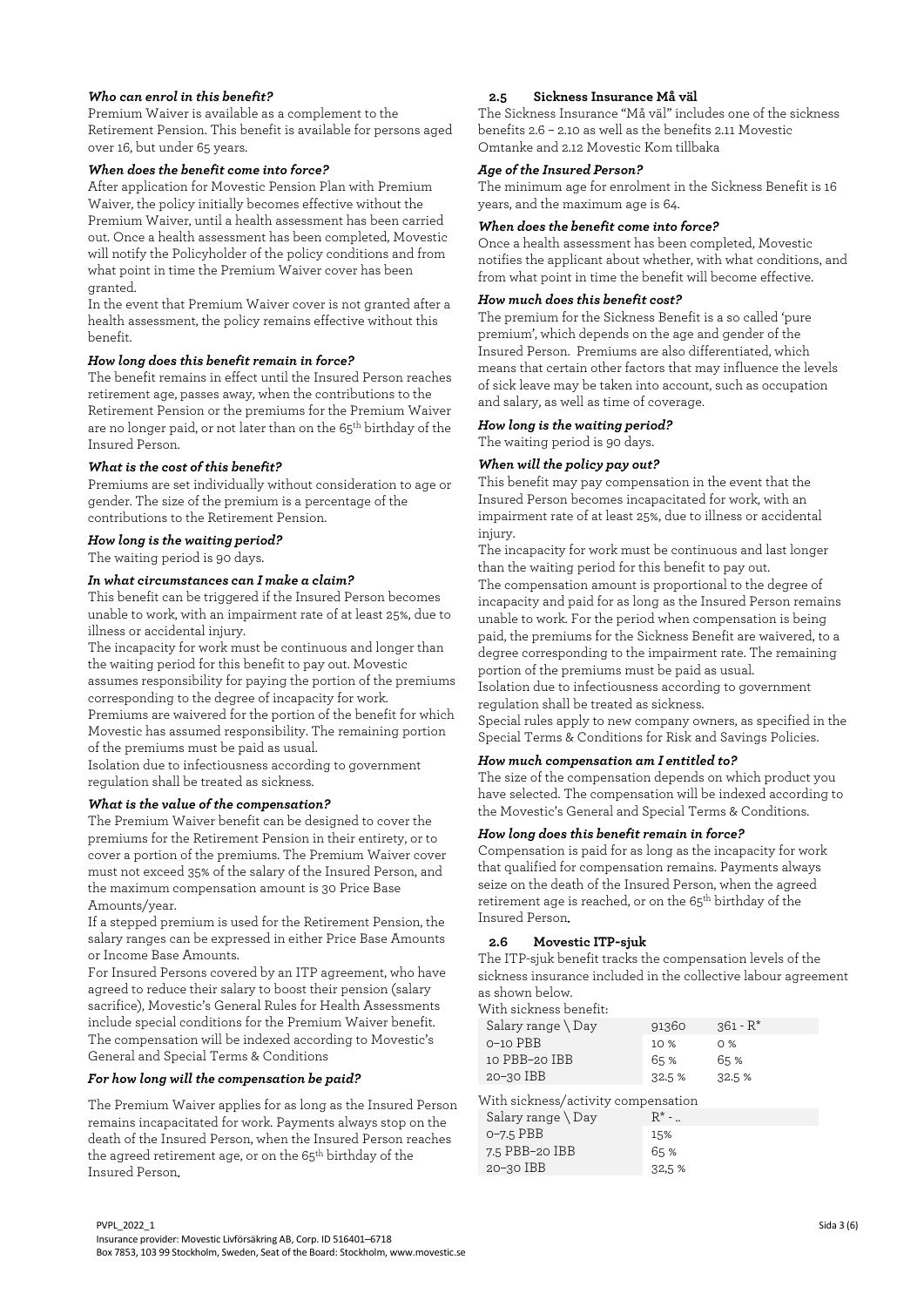*\* Point in time when Försäkringskassan grants activity/sickness compensation*

#### **2.7 Movestic Kompletteringssjuk**

This benefit complements the compensation from a collective ITP agreement, up to Movestic Maxsjuk, as set out below.

With sickness benefit:

| Salary range \Day                                                                                                                                                                                                                                                                                                                                        | $91 - 360$ | $.361 - R^*$ |
|----------------------------------------------------------------------------------------------------------------------------------------------------------------------------------------------------------------------------------------------------------------------------------------------------------------------------------------------------------|------------|--------------|
| $O-1O$ PBB                                                                                                                                                                                                                                                                                                                                               | O%         | O%           |
| 10 PBB-20 IBB                                                                                                                                                                                                                                                                                                                                            | 25 %       | 25 %         |
| $20 - 30$ IBB                                                                                                                                                                                                                                                                                                                                            | 37.5 %     | 37.5 %       |
| $\tau$ , $\tau$ , $\tau$ , $\tau$ , $\tau$ , $\tau$ , $\tau$ , $\tau$ , $\tau$ , $\tau$ , $\tau$ , $\tau$ , $\tau$ , $\tau$ , $\tau$ , $\tau$ , $\tau$ , $\tau$ , $\tau$ , $\tau$ , $\tau$ , $\tau$ , $\tau$ , $\tau$ , $\tau$ , $\tau$ , $\tau$ , $\tau$ , $\tau$ , $\tau$ , $\tau$ , $\tau$ , $\tau$ , $\tau$ , $\tau$ , $\tau$ , $\tau$ ,<br>$\prime$ |            |              |

With sickness/activity compensation:

| Salary range $\Box$ Day | $R^*$ - $\ldots$ |
|-------------------------|------------------|
| $O - 7.5$ PBB           | 10%              |
| 7.5 PBB-20 IBB          | 25 %             |
| $20 - 30$ IBB           | 37.5 %           |
|                         |                  |

*\* Time when Försäkringskassan grants sickness/activity compensation*

## **2.8 Movestic Maxsjuk**

This benefit complements the compensation from the Swedish Social Insurance Agency (Försäkringskassan), up to Movestic's maximum compensation levels, as set out below.

With sickness benefit:

| Salary range $\Box$ Day | $91 - 360$ | $.361 - R^*$ |
|-------------------------|------------|--------------|
| $O-1O$ PBB              | $10\%$     | 10%          |
| 10 PBB-20 IBB           | 90%        | 90 %         |
| $20 - 30$ IBB           | 70 %       | 70 %         |
|                         |            |              |

With sickness/activity compensation:

| $R^*$ - |
|---------|
| 25%     |
| 90 %    |
| 70 %    |
|         |

*\* Date when Försäkringskassan grants sickness/activity compensation*

# **2.9 Movestic Individsjuk**

Movestic Individsjuk enables the Policyholder to tailor the compensation level to the company's pension policy. The highest compensation levels are the same as for Movestic Maxsjuk.

The compensation level can be defined as a percentage of the salary, for different salary and time ranges, and as fixed amount according to the currently applicable rules.

#### **2.10 Movestic Konsolideringssjuk**

The aim of this benefit is to offer company owners who do not take out a market-average wage the opportunity to receive a higher sickness compensation than their actual salary entitles them to.

#### *Special Policy Condition*

This benefit is only available to company owners.

# *Compensation levels*

With sickness benefit: Salary portion  $\log$  91 -360  $361 - R*$ 0–10 PBB 28 % 28 % 10 PBB–20 IBB 90 % 90 % 20–30 IBB 70 % 70 %

With sickness/activity compensation:

| Salary portion $\Box$ Day | $R^*$ - $\overline{a}$ |
|---------------------------|------------------------|
| $O - 7.5$ PBB             | 43 %                   |
| 7.5 PBB-20 IBB            | 70 %                   |
| $20 - 30$ IBB             | 70 %                   |

*\* Date when Försäkringskassan grants sickness/activity compensation*

## **2.11 Movestic Omtanke – Preventative measures for a healthy lifestyle**

This benefit entitles the Insured Person to, once a calendar year, complete an online survey aimed at highlighting any lifestyle factors that may lead to incapacity for work.

This benefit is managed separately from the Sickness Benefit. Measures carried out within the framework of this benefit do not imply that Movestic has approved any claim made under the Sickness Benefit.

The limitations that apply to the Sickness Benefit, as set out in section 3.4 in these conditions and item 1.6.3 in the General and Special Terms & Conditions, do not apply to Movestic Omtanke.

# *What is included in Movestic Omtanke*?

Movestic Omtanke includes

- An online survey
- Feedback on the online survey
- If required, further lifestyle-improving measures, aimed at reducing the risk of becoming unfit for work.

Movestic determines which type of needs-based measure the Insured Person will be offered.

This benefit pays compensation for costs of up to a maximum of 15,000 SEK per year.

After completion of a measure, a period of at least 12 months must pass before a new claim can be made under Movestic Omtanke.

#### **2.12 Movestic Kom tillbaka – Rehabilitation support after sickness or accidental injury**

This benefit means that the Insured Person may be entitled to medical advice, rehabilitation support and reimbursement of costs.

This benefit is managed separately from the Sickness Benefit. Measures carried out within the framework of this benefit do not imply that Movestic has approved any claim made under the Sickness Benefit.

*When am I entitled to intervention and compensation?* Medical advice is provided during the policy period. Rehabilitation support and reimbursement of costs may be provided in the event that the Insured Person due to sickness or accidental injury has been absent from work, there is medical evidence that there is a clear risk of such absence, or the Insured Person requests this.

Absence from work or the risk of such absence must in these cases have a duration of more than 28 consecutive days, or occur as a result of the Insured Person taking breaks in their work due to shorter periods of sickness on at least six occasions per calendar year.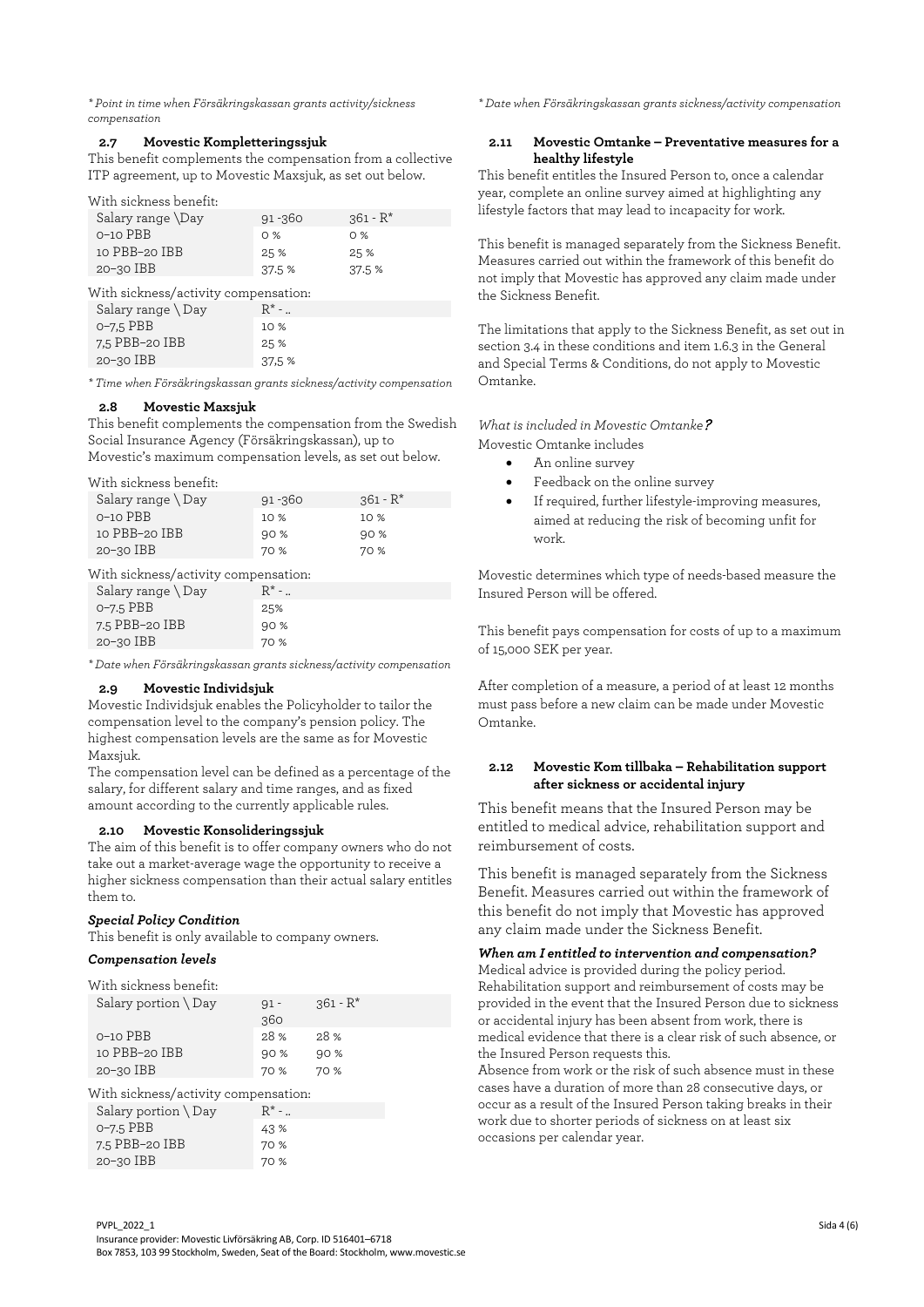## *What does Healthcare Advice involve?*

Once an Insured Person has reported sickness to Movestic, they will receive a telephone call from a nurse. The nurse will offer advice and guidance on how to accelerate the recovery. The Insured Person can also access to healthcare advice from a telephone helpline manned by nurses. The helpline is available 24/7, including when sickness has not been reported to Movestic, however at weekends and between the hours of 17:00 and 08:00 on weekdays, calls will be redirected to the public healthcare helpline.

## *What is Rehabilitation Support?*

Rehabilitation Support, i.e. advice and guidance relating to the rehabilitation of an individual Insured Person, involves the Insured Person having a rehabilitation assessment, after which a rehabilitation plan is drawn up.

The rehabilitation support is provided in collaboration with the Swedish Social Insurance Agency (Försäkringskassan), medical facilities, and the HR department of the employer. Contacts with the Social Insurance Agency and rehabilitation providers are coordinated. With regard to applicable integrity regulations, feedback on the rehabilitation is provided to the employer on an ongoing basis.

#### *What will this benefit pay compensation for?*

This benefit can pay compensation for costs related to *assessments by specialist physicians*, *talk therapy*, *workplace reviews,* and *assessment by physiotherapist or occupational therapist* at a total amount not exceeding 1.5 Price Base Amounts per condition or accidental injury.

## *What type of expenses will be reimbursed?*

*Assessments by specialist physicians* give the Insured Person access to a medical assessment aimed at establishing the potential for the Insured Person to return to work, identifying any adaptation and rehabilitation needs, as well as any needs for medical intervention. An Insured Person is entitled to a maximum of 2 assessments per claim. The right to these assessments does not include healthcare, referrals or certificates. *Talk therapy* must, to be eligible for compensation, be aimed at ensuring that the Insured Person can continue to work, or return to work. Talk therapy begins with not more than 3 assessment sessions with the Insured Person. Any subsequent treatment requires a treatment plan drawn up by a certified psychologist/psychotherapist and approved by Movestic.

A maximum of 10 sessions will be reimbursed per claim. Talk therapy must be provided by a certified psychologist/psychotherapist practising in Sweden. This benefit will also pay compensation for a *workplace review* carried out from an ergonomic and/or psychosocial perspective. The aim of the review must be to enable the Insured Person to continue in their role. The review must be carried out by a physiotherapist, occupational therapist, ergonomics expert, or behavioural scientist. Compensation for a workplace review cannot exceed one Price Base Amount for each illness or accidental injury.

#### *In case of assessment by a physiotherapist or occupational therapist*

Compensation will be paid for a functional assessment of the Insured Person's work-related ailments. The maximum compensation paid is an amount corresponding to three hours of functional assessment for the same illness or accidental injury. The assessment must report on the conditions that have to be met for the Insured Person to remain in work. The cover does not include any type of treatment.

## *What cover does this benefit offer?*

The right to support and compensation applies provided that any interventions are carried out by vendors and healthcare professionals assigned by Movestic. Emergency care is not included. In so far as compensation is available from other entities, as a result of legislation, regulation, convention, collective agreement, or other insurance policy, compensation will also not be paid. All expenses and actions must be approved by Movestic in advance. Compensation is paid as reasonably and necessary.

# *What limitations apply to this benefit?*

In addition to the limitations specified in Movestic's General and Special Terms & Conditions, the following limitations also apply.

- Expenses incurred without the aim being to aid the Insured Person to return to, or remain in, employment will not be reimbursed,
- Where the Sickness Benefit was granted with some form of restriction, the same restriction applies to this benefit as well,
- The limitations set out in Movestic's General and Special Terms & Conditions in relation to certain medical conditions and ailments also apply to Movestic Kom tillbaka,
- Costs for travel and accommodation will not be reimbursed,
- Costs arising due to termination of employment, dismissal, lay-off, or notice of any of these actions by the employer, will not be reimbursed, and
- Costs arising due to the employer entering into liquidation, going bankrupt, or similar, will not be reimbursed.

## **3 SPECIAL INFORMATION ON COMPANY-ENROLMENT**

Company-enrolment means that a limited company enrols all company owners and employees, except those covered by a collective agreement, to the Plan Agreement. When this enrolment method is used, the Premium Waiver and Sickness Benefit are provided as group insurance policies. In this situation, the following conditions also apply to these benefits.

#### **3.1 Enrolment**

Company-enrolment requires a declaration of full fitness for work. The definition of full fitness for work, additional enrolment requirements and requirements regarding the health status of the Insured Person can be found in the Health Assessment Regulations applicable to the product at any given time.

#### **3.2 Period of grace**

A 3-month long grace period is included, in accordance with item 10 of Movestic's General Terms & Conditions.

## **3.3 Continuation of cover**

Continued cover can be provided in accordance with item 10 of Movestic's General Terms & Conditions. Unless otherwise specified in these Conditions, the same Terms & Conditions apply to the continued cover as to this policy, however with different premium pricing and no option for continuation of cover.